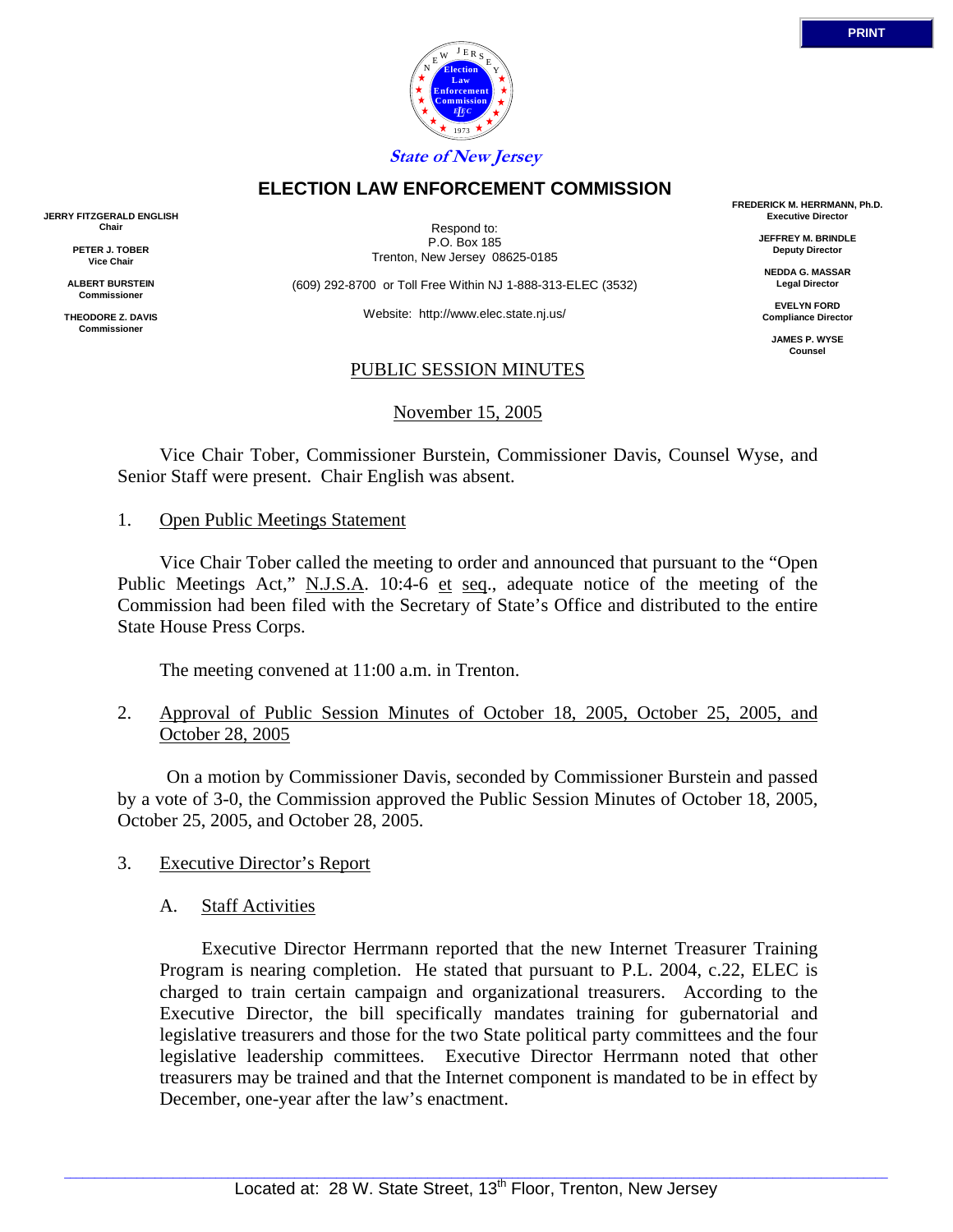Executive Director Herrmann mentioned that as of the end of September, the Compliance Division had trained 326 treasurers. The Executive Director said that the Compliance Division is also beginning lobbyist training in the new high tech room in December.

 Executive Director Herrmann indicated that the new lobbying regulations will be explained and ELEC's new forms will be reviewed for groups of up to 30 persons at a time. He said that it is anticipated that regular training sessions will continue for several months.

 The Executive Director stated that on November 2, 2005, Legal Director Massar met with officials from the Division of Local Government Services in the Department of Community Affairs to discuss implementation of the new pay-to-play law. He noted that she learned that the division is working on materials to assist county and municipal governments in administering the program that will take effect on January 1, 2006.

 Executive Director Herrmann informed the Commission that ELEC's new regulations will cover the campaign finance aspects of pay-to-play while the Division will be responsible for guiding local governments on the rules for contracting. The Executive Director mentioned that Legal Director Massar has also reached out to the legislative staff about its role in enforcing pay-to-play rules for legislative contracts.

#### B. Computer News

 Executive Director Herrmann reported that a national state disclosure survey again gave New Jersey a high national ranking for the third year in a row. He said that according to the comprehensive and detailed study, "there were in fact many changes in the State's Campaign Disclosure Program and more improvements are under way." According to the Executive Director, it stated that "access to disclosure data improved again in 2005" and that the survey also mentioned ELEC's computer study published in late 2004 that "detailed the agency's plans for further enhancing the State's disclosure site."

 Executive Director Herrmann thanked Director of Systems Administration Carol Neiman and her staff for all of their efforts in maintaining ELEC's well-respected website. He indicated that the staff is hopeful that if the Governor and Legislature adopt ELEC's request in its study for additional computer funding further advances in web-based disclosure can be made including the creation of a local contributor database that will establish "pay-to-play transparency" when the pay-to-play law takes effect for county and municipal governments on January  $1<sup>st</sup>$ .

## C. COGEL Conference Preview

 According to Executive Director Herrmann, the Council on Governmental Ethics Laws (COGEL) conference is being held in Boston from December  $3<sup>rd</sup>$  to December  $7<sup>th</sup>$ , 2005. He stated that Legal Director Massar and he will be representing ELEC there this year. Executive Director Herrmann advised the Commission that he is on a public financing panel on which he will be discussing New Jersey's Clean Elections Program.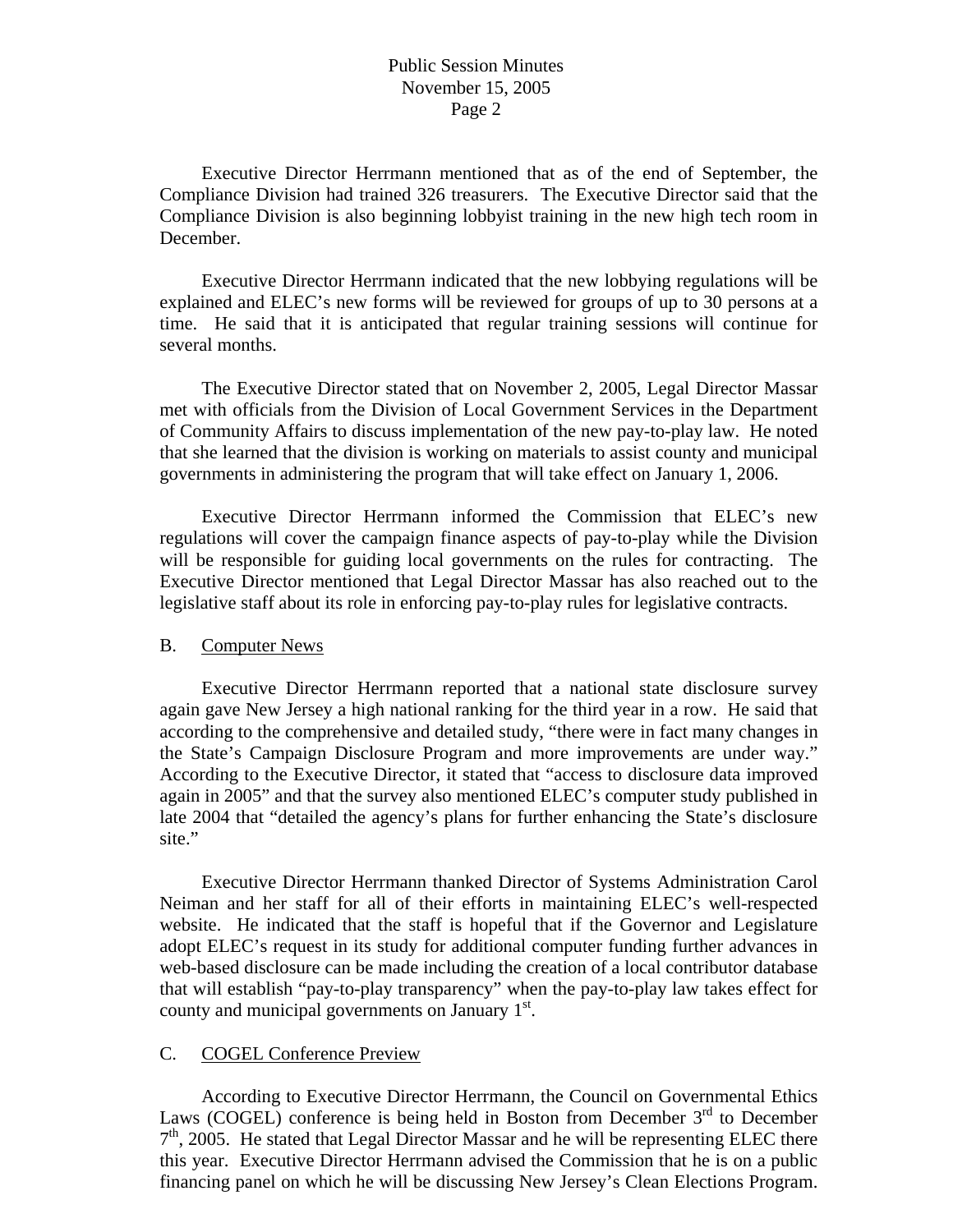The Executive Director mentioned that William Schluter, the Chair of New Jersey's Clean Elections Commission, will be in attendance and is scheduled to meet with the executive directors and officials from other states to further discuss clean election laws across the country. Executive Director Herrmann noted that he is also a facilitator at a Breakfast Table Topics session for executive directors.

 Executive Director Herrmann reported that Legal Director Massar will be participating in several meetings of the Steering Committee of which she is a member and will also be a Breakfast Table Topic facilitator on the subject of the COGEL Model Lobbying Law. She will also be participating in a panel discussion of the entire COGEL Model Law project.

### D. Future Meetings

The last meeting of the year will be on December  $20<sup>th</sup>$ , 2005. At that time, staff will present the Commissioners with a memorandum containing the meeting schedule for 2006.

### 4. Proposed New Rules to Implement "Pay-to-Play" Legislation

 Legal Director Massar discussed proposed new rules designed to implement recently enacted legislation known as "pay-to-play." If approved by the Commission, the proposal notice will be filed with the Office of Administrative Law (OAL) for publication in the New Jersey Register. According to Legal Director Massar, secondary notice will be accomplished by posting the proposal on the Commission's Internet Website and in the Commission's public room, by mailing a notice of the proposal to interested individuals, and by circulating a press advisory to the State House press corps. She said that copies of the proposal will be mailed to any person requesting them and that it is anticipated that a public hearing will be conducted at the February, 2006 Commission meeting.

 Legal Director Massar stated that the provisions of the law applicable to Executive Branch contracts differ in significant respects from the provisions, enacted in June, 2004, that are applicable to contracts with State agencies in the Legislative Branch, and with counties and municipalities and their agencies and instrumentalities. She said that staff recommends that the new rules to implement the "pay-to-play" laws therefore be separated into two subchapters, one to deal with Executive Branch contracts, and the other to address contracts with State agencies in the Legislative Branch, counties, and municipalities.

 Further, Director Massar explained the staff understanding that regulation of "pay-toplay" contributions is primarily a matter of government procurement law and not within the Commission's jurisdiction. She said that many of the new "pay-to-play" provisions concern the process before a government contract is awarded and involve contracting activities for which the Commission has no responsibility.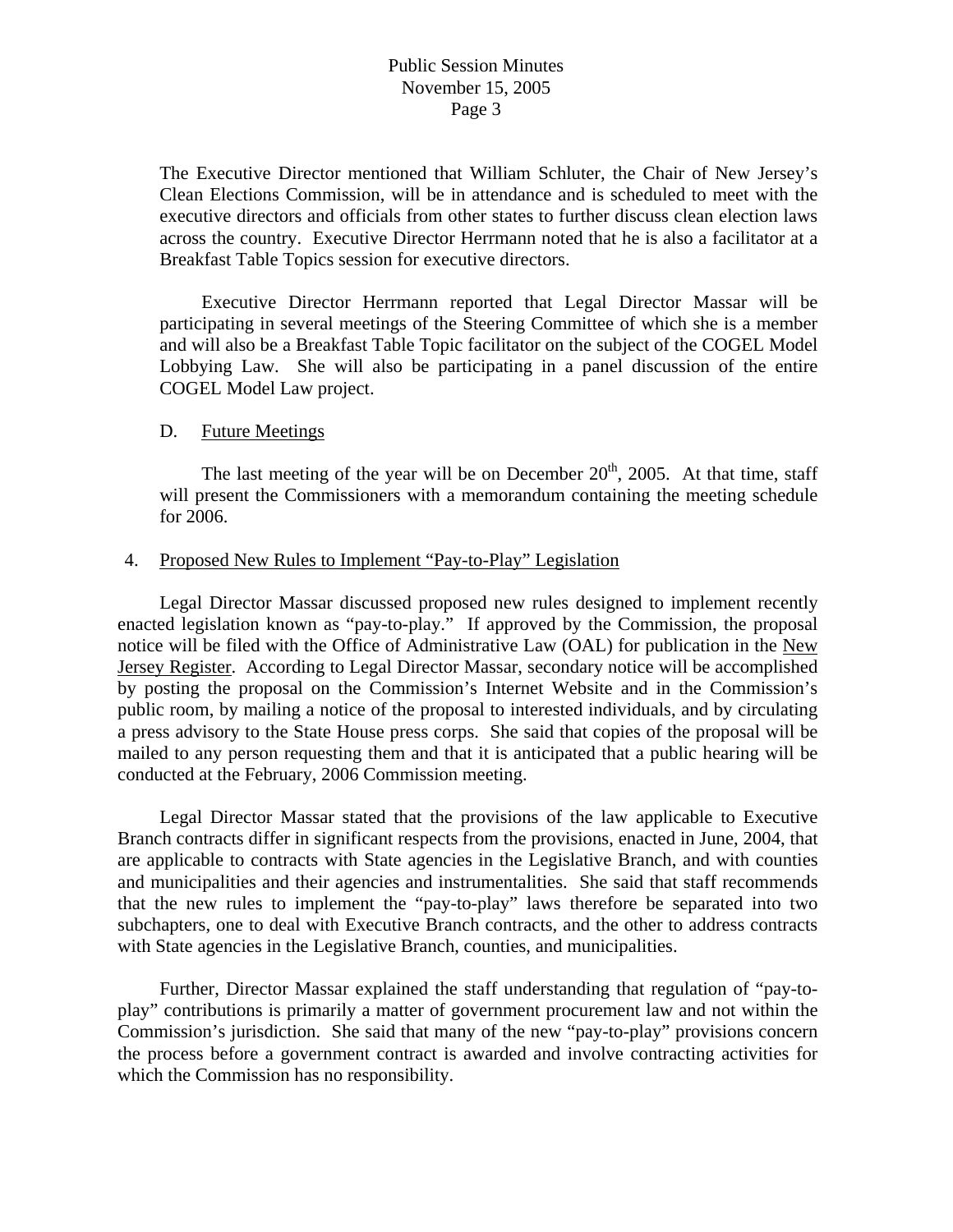Legal Director Massar stated that the role of the Commission under the new "pay-toplay" laws begins once a business entity has been awarded a contract with a New Jersey government entity. She said that at that point, and upon receipt of evidence that a contract in excess of \$17,500 exists, the Commission is empowered to determine whether or not a business entity has made a prohibited contribution and whether or not a candidate or committee has accepted a prohibited contribution. She noted that the Commission is authorized to impose penalties for violations of the law. Legal Director Massar indicated that the draft text of new rules is intended to clarify the limited scope of Commission responsibility for enforcement of the new "pay-to-play" laws. The proposed new rules include the following:

- N.J.A.C. 19:25-11.7A Limitations on contributions between county political party committees
- Subchapter 24: State Contractor Contributions Prohibited
	- N.J.A.C. 19:25-24.1 Definitions,
	- N.J.A.C. 19:25-24.2 Contributions by business entities prohibited,
	- N.J.A.C. 19:25-24.3 Business entity defined,
	- N.J.A.C. 19:25-24.4 Request for repayment of a contribution,
	- N.J.A.C. 19:25-24.5 Applicability to State agencies and authorities,
	- N.J.A.C. 19:25-24.6 Inapplicability under federal law or eminent domain,
	- N.J.A.C. 19:25-24.7 Penalties for violation by a business entity,
	- N.J.A.C. 19:25-24.8 Penalty for acceptance of an unlawful contribution,
	- N.J.A.C. 19:25-24.9 Allegation of a violation,
	- N.J.A.C. 19:25-24.10 Opportunity for hearing,
	- N.J.A.C. 19:25-24.11 Default for failure to answer complaint,
- Subchapter 25: Legislative, County and Municipal Contractor Contributions Prohibited
	- N.J.A.C. 19:25-25.1 Definitions,
	- N.J.A.C. 19:25-25.2 Contributions by business entities prohibited,
	- N.J.A.C. 19:25-25.3 Prohibition on acceptance of contributions from a business entity,
	- N.J.A.C. 19:25-25.4 Contribution deemed to be a contribution by business entity,
	- N.J.A.C. 19:25-25.5 Business entity duty to report to Commission,
	- N.J.A.C. 19:25-25.6 Repayment of a contribution,
	- N.J.A.C. 19:25-25.7 Penalty for a violation by a business entity,
	- N.J.A.C. 19:25-25.8 Penalty for acceptance of an unlawful contribution,
	- N.J.A.C. 19:25-25.9 Allegation of a violation,
	- N.J.A.C. 19:25-25.10 Opportunity for hearing, and
	- N.J.A.C. 19:25-25.11 Default for failure to answer complaint.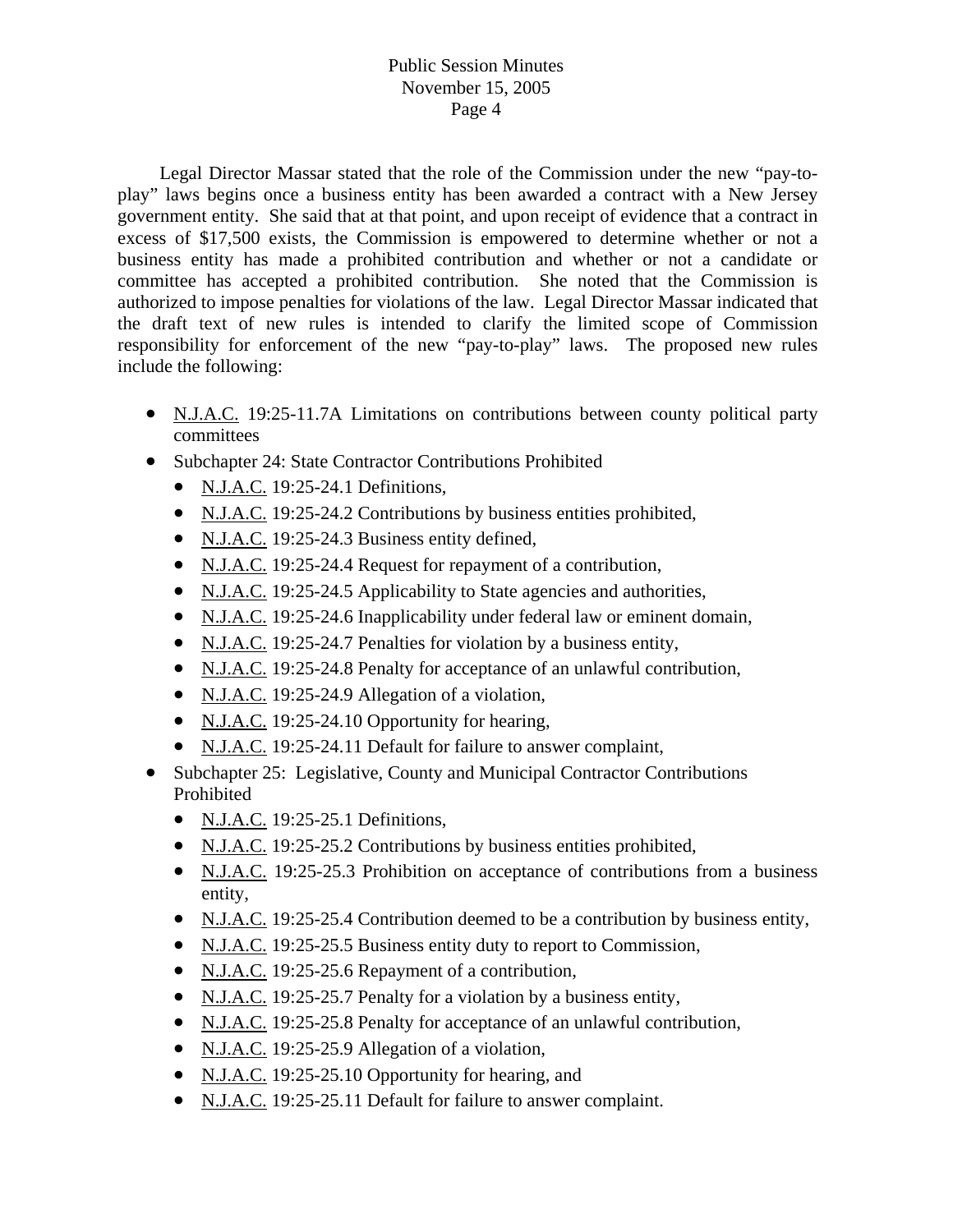Legal Director Massar reiterated the staff understanding that there are two phases to the "pay-to-play" law. She said that the first part deals with the procurement process prior to awarding of a government contract. She said that staff believes the Commission has no jurisdiction over the awarding of government contracts. Legal Director Massar stated that the second part has to do with contributions that are made after the contract is in effect. She indicated that staff believes the Commission is responsible for administration of this part of the law.

 Commissioner Burstein asked about the "fair and open process" language, stating that there can be many different standards applied.

 Executive Director Herrmann stated that the Local Finance Board, under the Department of Community Affairs, is apparently attempting to assist counties and municipalities to define the requirements of a "fair and open" contract process.

 Commissioner Davis suggested that with regard to the provision in the regulations involving allegation of a violation, that the individual making the allegation state the amount of the contribution so that it will be known whether the contribution amount is above the threshold.

 Commissioner Burstein recommended that the text of the proposed rules in Subchapter 24 recite the definition of a "business entity" before stating the prohibition on "business entity" contributions.

 Legal Director Massar replied that the changes suggested by Commissioners Davis and Burstein would be made to the proposal.

 On a motion by Commissioner Burstein, seconded by Commissioner Davis and passed by a vote of 3-0, the Commission approved the draft text of the "pay-to-play" rules, with additions offered by the Commissioners, and directed staff to file the proposal at the OAL.

### 5. 2005 Gubernatorial Public Financing Report

Director of Public Financing, Amy F. Davis presented the following report:

## 2005 Primary Election **Bret Schundler**

 Director of Public Financing Davis said that Candidate Schundler filed his twelfth matching fund submission on September 20, 2005, and reported \$45,088.00 in net contributions submitted for match. After review, public funds in the amount of \$83,766 were deposited into Candidate Schundler's public fund account on November 4, 2005, she said.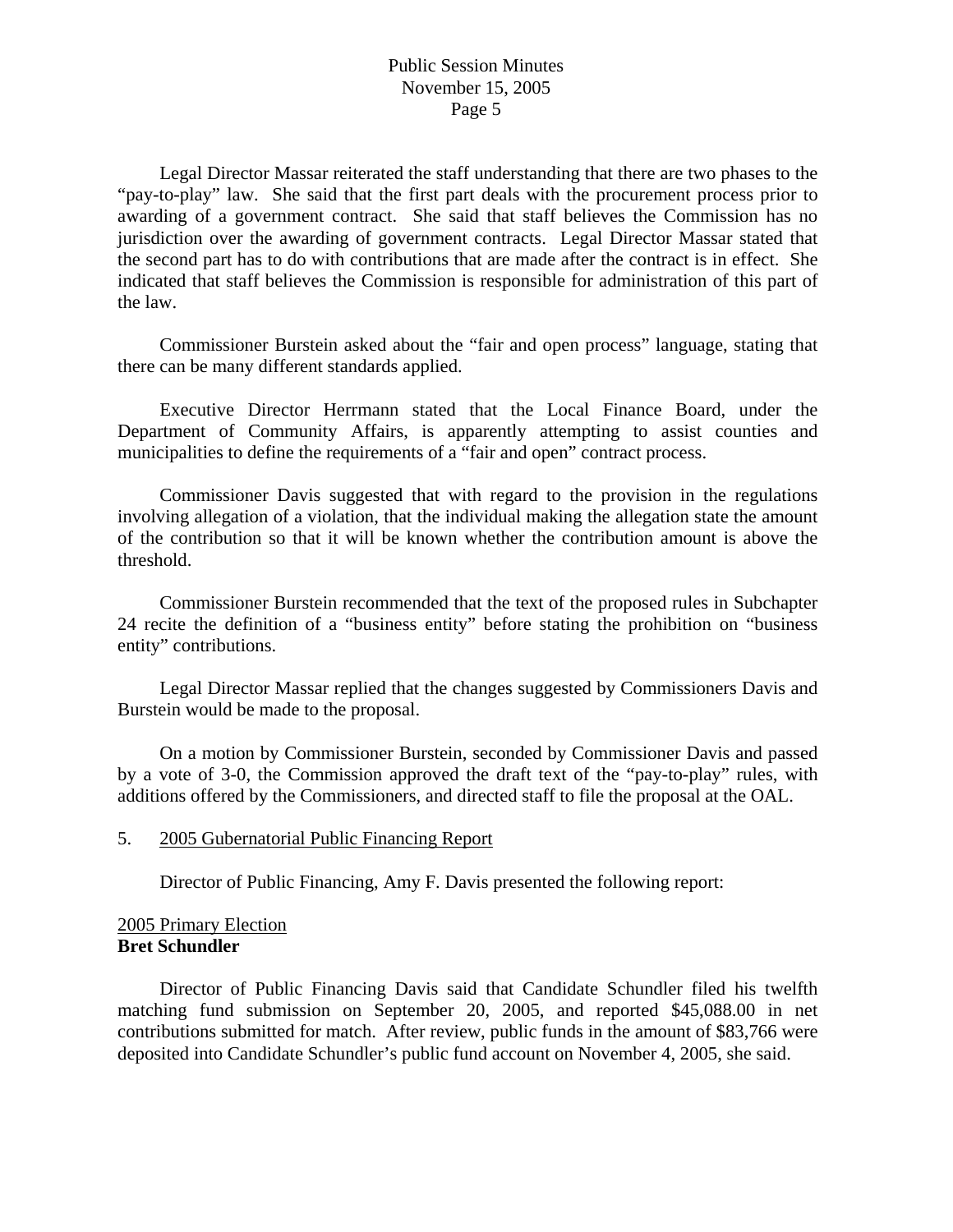### **Final P2005 Submissions Received**

According to Director Davis, the following submissions were received:

| Candidate             | <b>Submission Number</b> | <b>Amount Submitted For Match</b> |
|-----------------------|--------------------------|-----------------------------------|
| Steven Lonegan        | 14                       | \$64,115.00                       |
| John Murphy           | Q                        | \$13,248.85                       |
| Robert Schroeder      | 11                       | \$31,650.00                       |
| <b>Bret Schundler</b> | 13                       | \$22,252.00                       |

 She said that when the review is completed, staff will deposit the public matching funds and will report to the Commission at its next meeting.

### 2005 General Election **Hector Castillo**

 Director Davis advised the Commission that Candidate Castillo filed his second matching fund submission on November 9, 2005, and reported \$15,975 in net contributions for match. She said that staff will report to the Commission on the status of the submission at its next meeting.

 On a motion by Commissioner Davis, seconded by Commissioner Burstein and passed by a vote of 3-0, the Commission accepted the Clean Elections report.

#### 6. Resolution to go into Executive Session

 On a motion by Vice Chair Tober, seconded by Commissioner Burstein and passed by a vote of 3-0, the Commission resolved to go into Executive Session to discuss anticipated litigation and the following matters, which will become public as follows:

- A. Final Decision Recommendations in violation proceedings which will not become public. However, the Final Decisions resulting from those recommendations will become public not later than seven business days after mailing to the named respondents.
- B. Investigative Reports of possible violations, which reports will not become public. However, any complaint generated as the result of an Investigative Report will become public not later than seven business days after mailing to the named respondents.